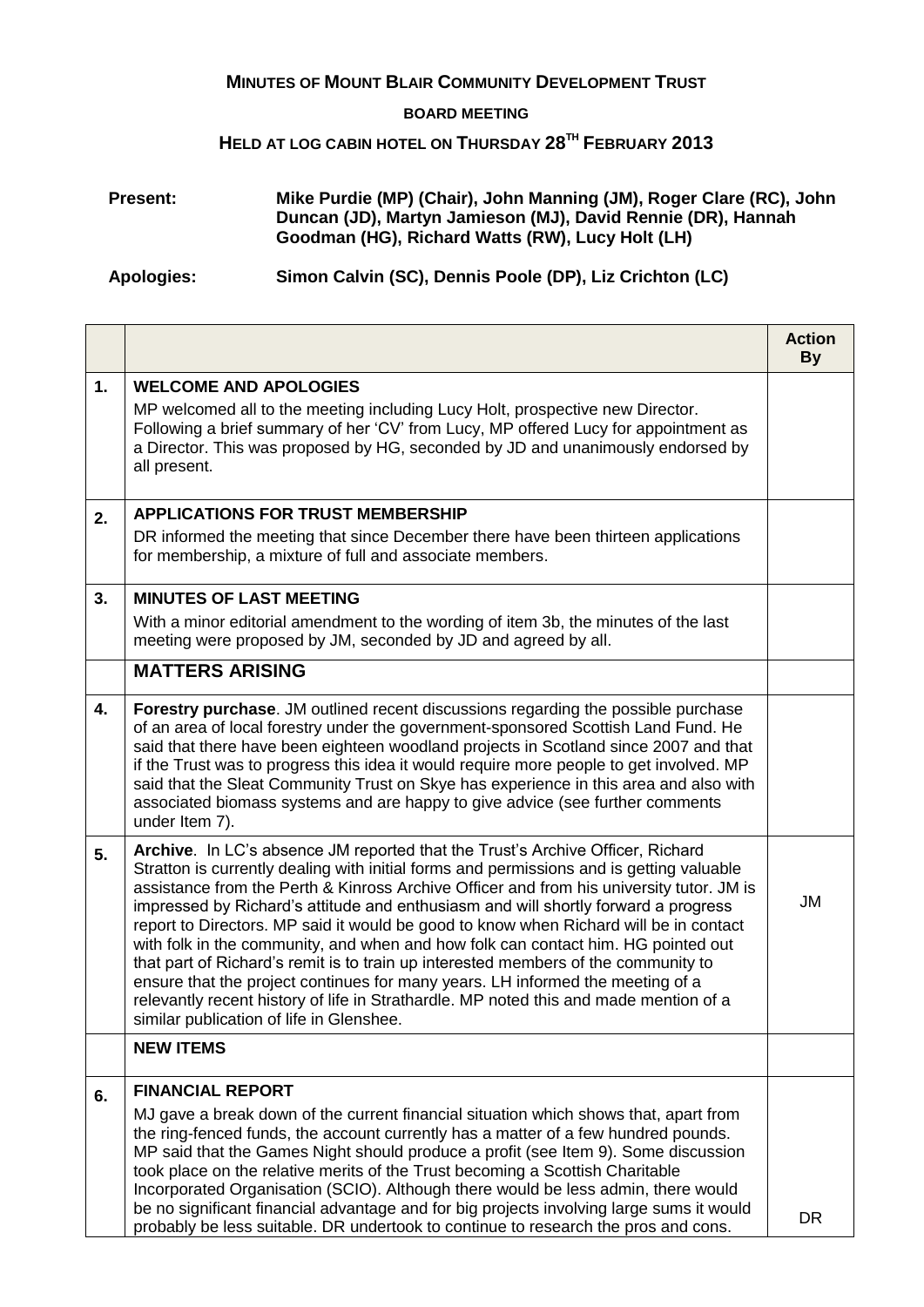|    |                                                                                                                                                                                                                                                                                                                                                                                                                                                                                                                                                                                                                                                                                                                                                                                                                                                                                                                                                                                                                                                                                                                                                                                                                                                                                                                                                                                                                                                                                                                                                                                                                                                                                                                                                                                                                                           | <b>Action</b><br><b>By</b>         |
|----|-------------------------------------------------------------------------------------------------------------------------------------------------------------------------------------------------------------------------------------------------------------------------------------------------------------------------------------------------------------------------------------------------------------------------------------------------------------------------------------------------------------------------------------------------------------------------------------------------------------------------------------------------------------------------------------------------------------------------------------------------------------------------------------------------------------------------------------------------------------------------------------------------------------------------------------------------------------------------------------------------------------------------------------------------------------------------------------------------------------------------------------------------------------------------------------------------------------------------------------------------------------------------------------------------------------------------------------------------------------------------------------------------------------------------------------------------------------------------------------------------------------------------------------------------------------------------------------------------------------------------------------------------------------------------------------------------------------------------------------------------------------------------------------------------------------------------------------------|------------------------------------|
| 7. | <b>Community Enterprise (CE)</b> . This organisation exists to assist not for profit<br>community-based groups and has been contracted by Perth & Kinross Council<br>to assist other community groups by giving two days of free desk-based<br>research. DR has met with one of their consultants and has suggested that, in<br>line with the Action Plan, the biomass/forestry potential, and improvements in<br>Broadband reception were two areas we could explore with assistance from<br>CE. There was some discussion on the merits of using this expertise on the<br>Broadband situation, given that there have been various other initiatives in the<br>past. Nevertheless it was decided that DR request CE to continue research in<br>these areas. MP reported that he has been in touch with DTAS who have<br>indicated that there is funding available for community bodies to visit other<br>community groups to gain insight and advice. He made mention of a group on<br>Skye, Sleat Community Trust, who have purchased and managed forest land<br>and who have indicated that they are happy to give advice. There was some<br>discussion on the merits of such a visit but as MP pointed out the possible<br>forestry project could provide the means for a biomass operation and could<br>provide local employment. DR intimated that he would be happy to visit with<br>one other person. JM and HG suggested a local resident who could be an<br>appropriate person to be part of a visit to Sleat, and JM agreed to speak to her.<br>JM said that the possible forestry project would be a considerable undertaking,<br>and because of this DR suggested that a working group should be established.<br>LH suggested that as her brother has some expertise in these areas, she<br>would be happy to talk with him. | <b>DR</b><br><b>DR</b><br>JM<br>LH |
|    |                                                                                                                                                                                                                                                                                                                                                                                                                                                                                                                                                                                                                                                                                                                                                                                                                                                                                                                                                                                                                                                                                                                                                                                                                                                                                                                                                                                                                                                                                                                                                                                                                                                                                                                                                                                                                                           |                                    |
| 8. | THEME DIRECTORS UPDATES<br>Outdoor recreation and tourism. No report                                                                                                                                                                                                                                                                                                                                                                                                                                                                                                                                                                                                                                                                                                                                                                                                                                                                                                                                                                                                                                                                                                                                                                                                                                                                                                                                                                                                                                                                                                                                                                                                                                                                                                                                                                      |                                    |
|    | Heritage, culture and produce. See Archive report at 5.                                                                                                                                                                                                                                                                                                                                                                                                                                                                                                                                                                                                                                                                                                                                                                                                                                                                                                                                                                                                                                                                                                                                                                                                                                                                                                                                                                                                                                                                                                                                                                                                                                                                                                                                                                                   |                                    |
|    | Community and recreational facilities. HG reported that the Kirkmichael School<br>PTA is currently fundraising for refurbishment of the sports court at the primary school.<br>As this facility is available for community use, MP asked that it be known that the Trust<br>is happy to support this venture.                                                                                                                                                                                                                                                                                                                                                                                                                                                                                                                                                                                                                                                                                                                                                                                                                                                                                                                                                                                                                                                                                                                                                                                                                                                                                                                                                                                                                                                                                                                             | HG                                 |
|    | Infrastructure and renewable energy. See JM report at Item 4.                                                                                                                                                                                                                                                                                                                                                                                                                                                                                                                                                                                                                                                                                                                                                                                                                                                                                                                                                                                                                                                                                                                                                                                                                                                                                                                                                                                                                                                                                                                                                                                                                                                                                                                                                                             |                                    |
|    | Local Services and improved transport. JM and HG both reported on the local<br>initiative to install two defibrillators and training for about twenty local residents. HG<br>said that she has offered Trust support to Neil Ladler for this initiative, and that she<br>has spoken with Andrew Duncan. At present there doesn't appear to be a similar<br>initiative in Kirkmichael but the meeting decided to monitor developments with the<br>Glenshee scheme before deciding on any further initiatives.                                                                                                                                                                                                                                                                                                                                                                                                                                                                                                                                                                                                                                                                                                                                                                                                                                                                                                                                                                                                                                                                                                                                                                                                                                                                                                                              |                                    |
|    | Housing and Jobs. Nothing to report at present.                                                                                                                                                                                                                                                                                                                                                                                                                                                                                                                                                                                                                                                                                                                                                                                                                                                                                                                                                                                                                                                                                                                                                                                                                                                                                                                                                                                                                                                                                                                                                                                                                                                                                                                                                                                           |                                    |
|    | Roads, traffic, lay-bys and signage. As DP currently away there was no report.                                                                                                                                                                                                                                                                                                                                                                                                                                                                                                                                                                                                                                                                                                                                                                                                                                                                                                                                                                                                                                                                                                                                                                                                                                                                                                                                                                                                                                                                                                                                                                                                                                                                                                                                                            |                                    |
| 9. | <b>GAMES NIGHT</b> (16/3). MP gave an overview of the plans for the evening -<br>7.00 games to start with bar open. 8.30 food served followed by races                                                                                                                                                                                                                                                                                                                                                                                                                                                                                                                                                                                                                                                                                                                                                                                                                                                                                                                                                                                                                                                                                                                                                                                                                                                                                                                                                                                                                                                                                                                                                                                                                                                                                    |                                    |
|    | Music to be provided by Miles Goodman                                                                                                                                                                                                                                                                                                                                                                                                                                                                                                                                                                                                                                                                                                                                                                                                                                                                                                                                                                                                                                                                                                                                                                                                                                                                                                                                                                                                                                                                                                                                                                                                                                                                                                                                                                                                     |                                    |
|    | Games will be table tennis, mini pool, darts, table football and bean bag                                                                                                                                                                                                                                                                                                                                                                                                                                                                                                                                                                                                                                                                                                                                                                                                                                                                                                                                                                                                                                                                                                                                                                                                                                                                                                                                                                                                                                                                                                                                                                                                                                                                                                                                                                 |                                    |